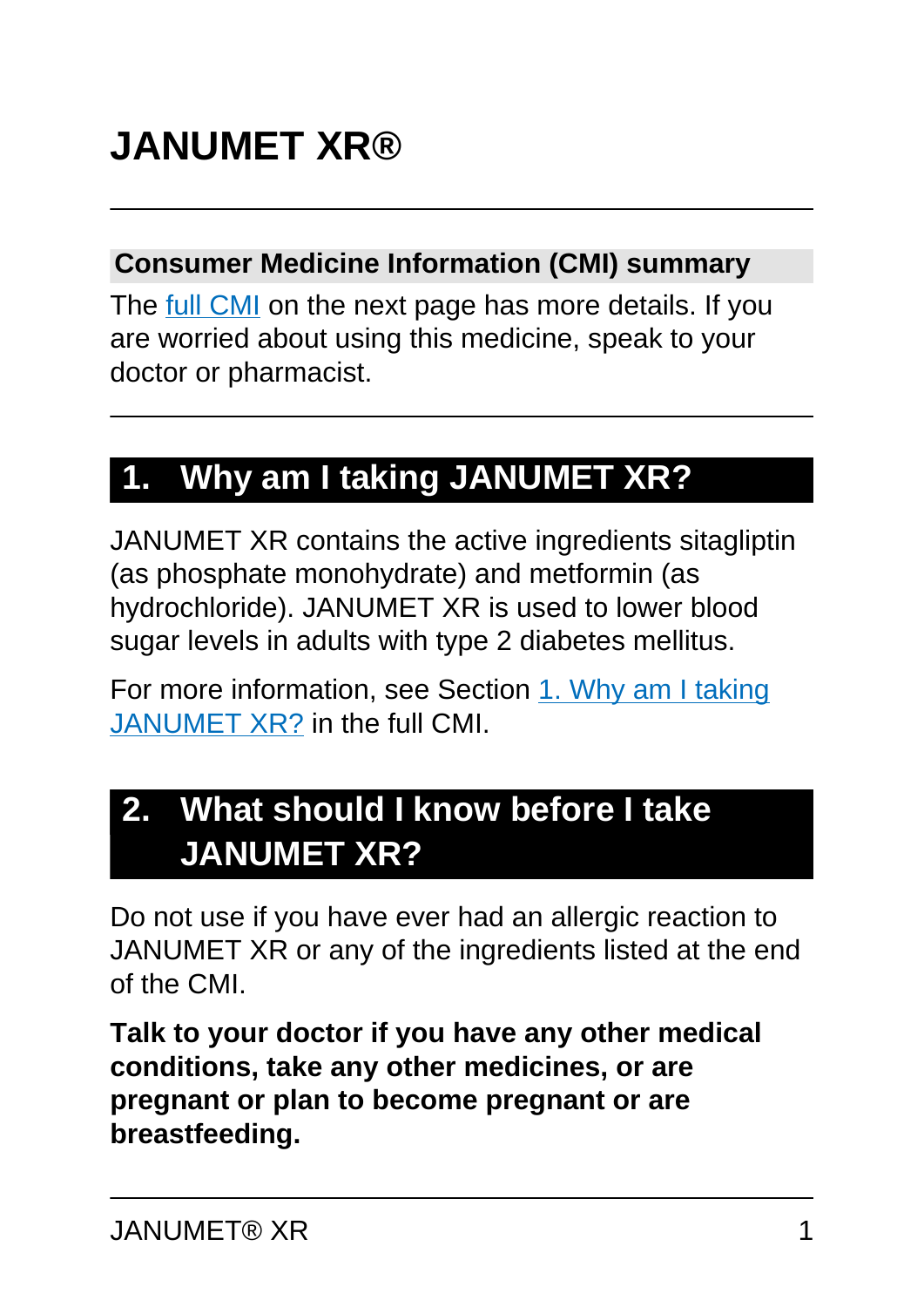For more information, see Section [2. What should I know](#page-5-0) [before I take JANUMET XR?](#page-5-0) in the full CMI.

# **3. What if I am taking other medicines?**

Some medicines may interfere with JANUMET XR and affect how it works.

A list of these medicines is in Section [3. What if I am](#page-6-0) [taking other medicines?](#page-6-0) in the full CMI.

# **4. How do I take JANUMET XR?**

• Take your JANUMET XR tablets once a day with a meal.

More instructions can be found in Section [4. How do I](#page-7-0) [take JANUMET XR?](#page-7-0) in the full CMI.

# **5. What should I know while taking JANUMET XR?**

| Things you should do | • Remind any doctor,<br>dentist or pharmacist<br>you visit that you are<br>taking JANUMET XR.<br>• Call your doctor straight<br>away if you if you<br>become pregnant while<br>taking JANUMET XR. |
|----------------------|---------------------------------------------------------------------------------------------------------------------------------------------------------------------------------------------------|
|                      |                                                                                                                                                                                                   |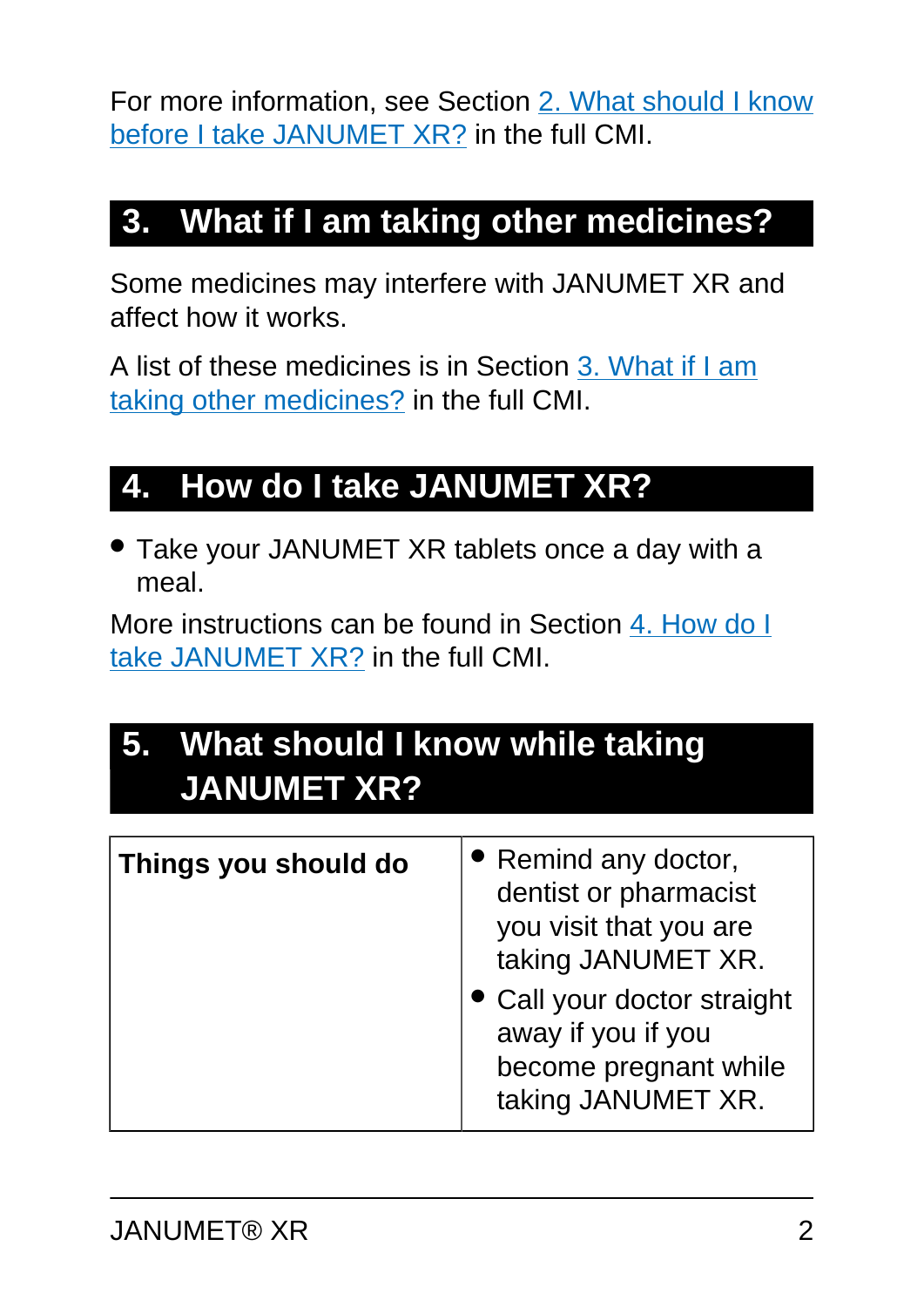| Things you should not<br>do    | Do not stop taking this<br>medicine suddenly.<br>Do not give JANUMET<br>XR to anyone else, even<br>if they have the same<br>condition as you.                        |
|--------------------------------|----------------------------------------------------------------------------------------------------------------------------------------------------------------------|
| <b>Drinking alcohol</b>        | • Tell your doctor if you<br>drink alcohol.                                                                                                                          |
| Looking after your<br>medicine | • Keep your tablets in the<br>bottle until it is time to<br>take them.<br><b>Store JANUMET XR in</b><br>a cool dry place away<br>from moisture, heat or<br>sunlight. |

For more information, see Section [5. What should I know](#page-9-0) [while using JANUMET XR?](#page-9-0) in the full CMI.

### **6. Are there any side effects?**

Serious side effects in particular that need to be noted are:

- Allergic reactions including rash, hives, swelling of the face, lips, tongue, and throat with difficulty in breathing or swallowing.
- Severe and persistent stomach pain, often with nausea and vomiting.
- Blisters or the breakdown of your skin (erosion).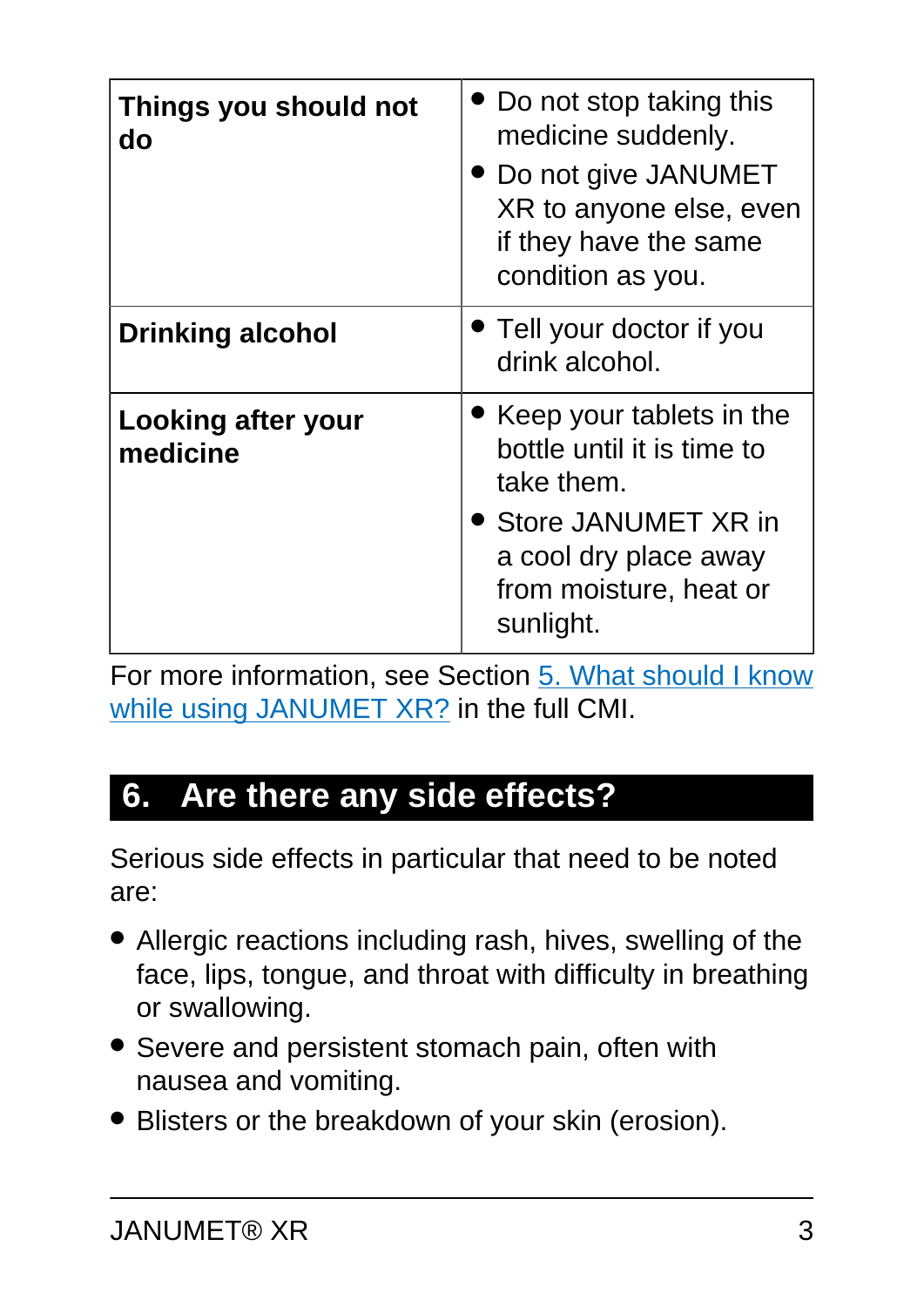- Low blood sugar when used in combination with a sulfonylurea medicine or with insulin.
- Kidney problems (sometimes requiring dialysis).

For more information, including what to do if you have any side effects, see Section [6. Are there any side](#page-14-0) [effects?](#page-14-0) in the full CMI.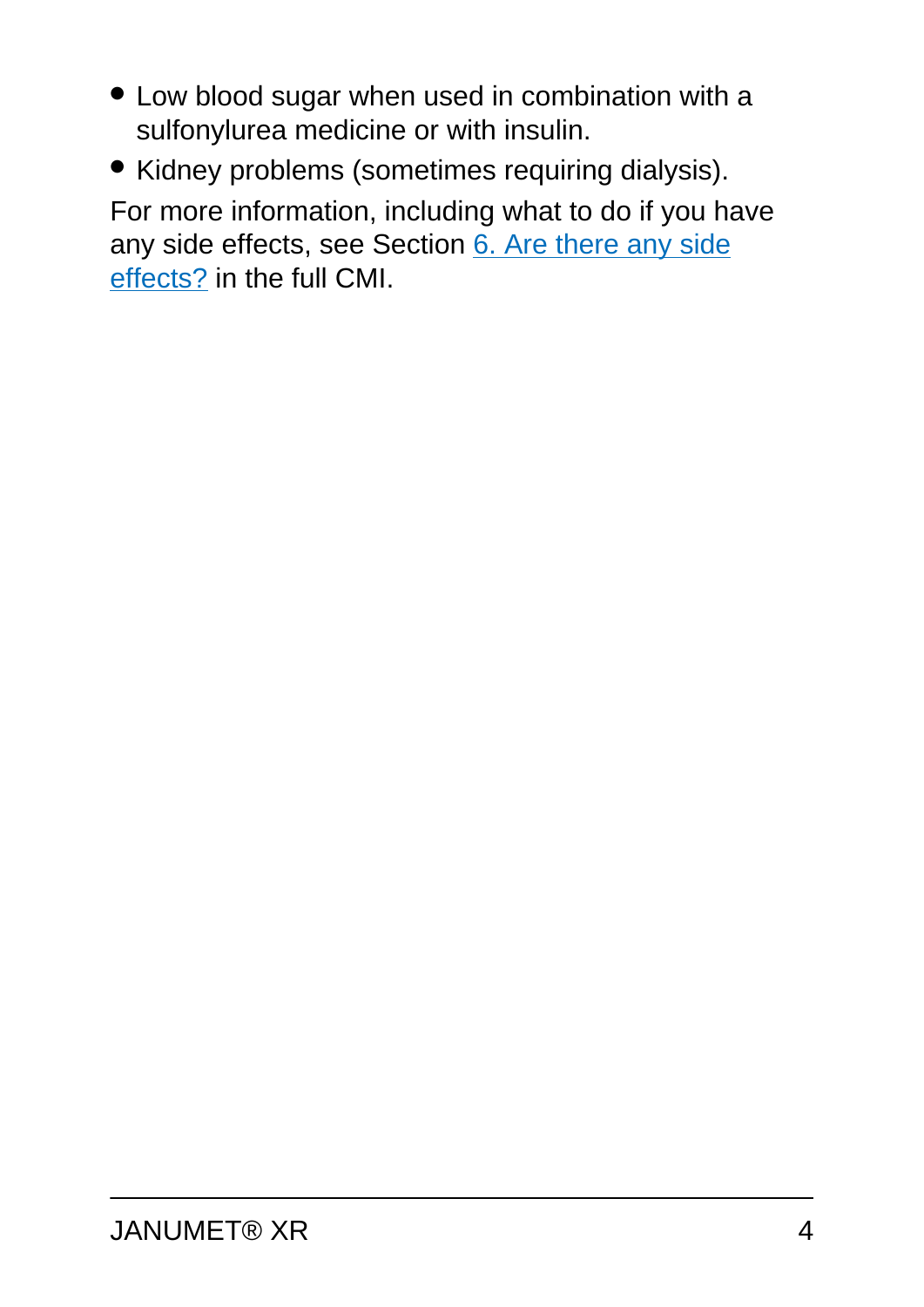# <span id="page-4-0"></span>**JANUMET XR**

**Active ingredient(s):** Sitagliptin (as phosphate monohydrate)/Metformin (as hydrochloride)

#### **Consumer Medicine Information (CMI)**

This leaflet provides important information about taking JANUMET XR. **You should also speak to your doctor or pharmacist if you would like further information or if you have any concerns or questions about taking JANUMET XR.**

**Keep this leaflet with the medicine.**

**You may need to read it again.**

#### **Where to find information in this leaflet:**

[1. Why am I taking JANUMET XR?](#page-4-1)

- [2. What should I know before I take JANUMET XR?](#page-5-0)
- [3. What if I am taking other medicines?](#page-6-0)
- [4. How do I use JANUMET XR?](#page-7-0)
- [5. What should I know while taking JANUMET XR?](#page-9-0)
- [6. Are there any side effects?](#page-14-0)
- [7. Product details](#page-16-0)

# <span id="page-4-1"></span>**1. Why am I taking JANUMET XR?**

**JANUMET XR contains two active ingredients: sitagliptin and metformin.** Sitagliptin is a member of a class of medicines you take by mouth called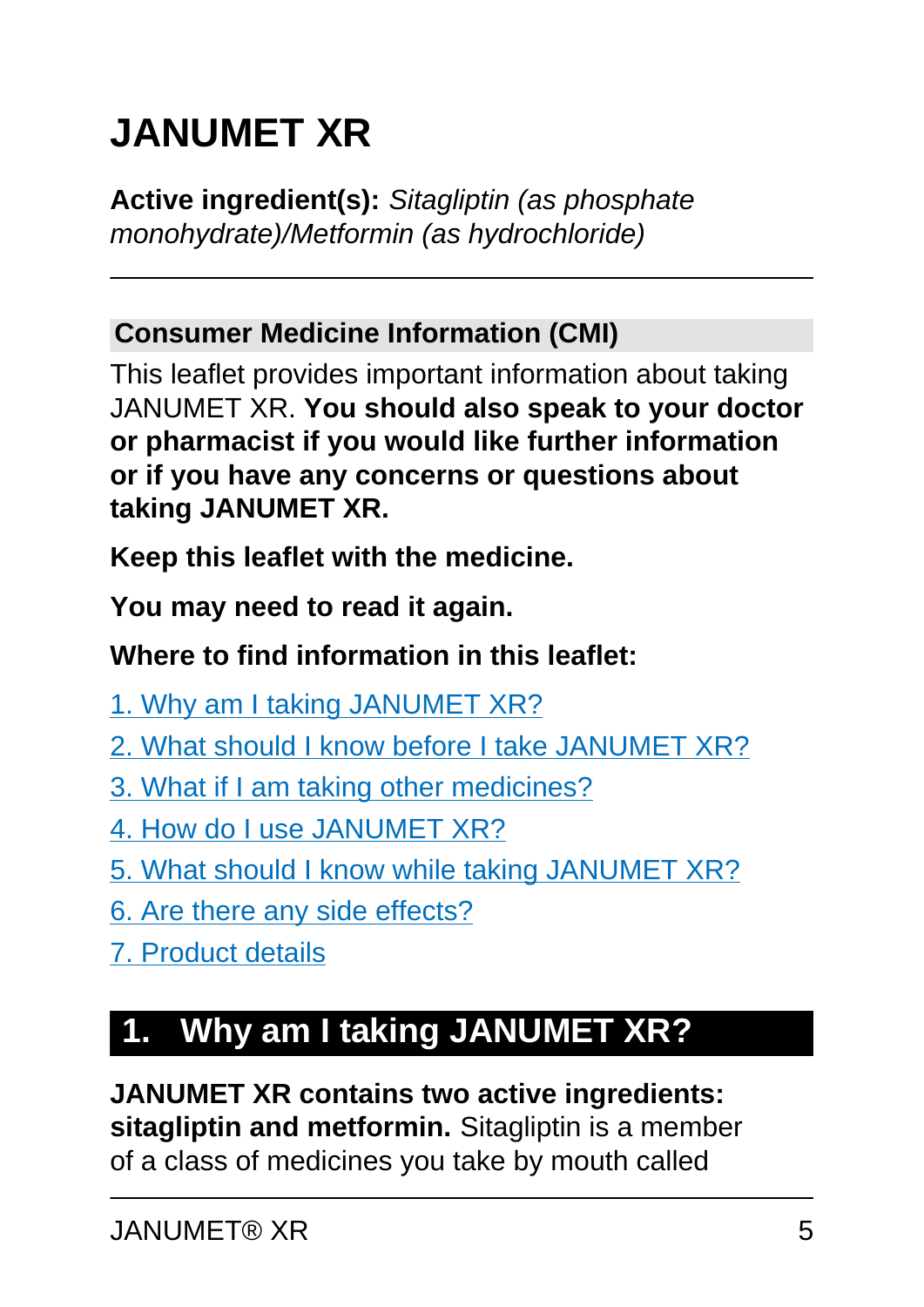DPP-4 inhibitors (dipeptidyl peptidase-4 inhibitors) and metformin which belongs to a class of medicines called biguanides. Sitagliptin and metformin work together to control blood sugar levels in adults with type 2 diabetes mellitus.

**JANUMET XR is used to lower blood sugar levels in adults with type 2 diabetes mellitus along with diet and exercise. JANUMET XR can be used alone or in combination with certain other medicines that lower blood sugar along with a recommended diet and exercise program.**

# <span id="page-5-0"></span>**2. What should I know before I take JANUMET XR?**

### **Warnings**

### **Do not take JANUMET XR if:**

- you are allergic to sitagliptin or metformin, or any of the ingredients listed at the end of this leaflet.
- Always check the ingredients to make sure you can take this medicine.

### **Check with your doctor if you:**

- have or have had type 1 diabetes mellitus or
- have or have had increased ketones in the blood or urine (diabetic ketoacidosis).
- have or have had severe kidney problems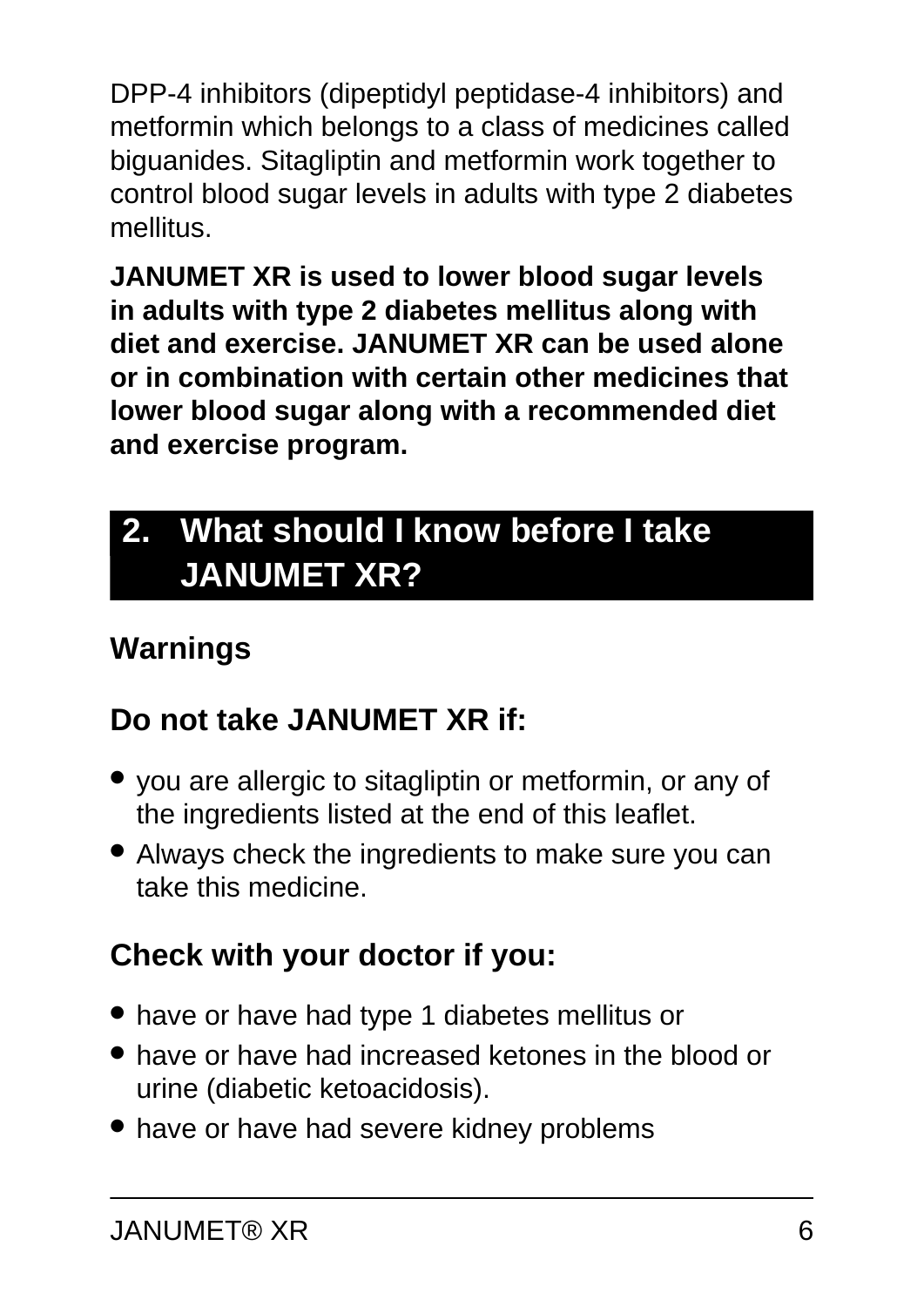- you have any liver or heart problems including congestive heart failure, or any past or present medical problems.
- drink excessive alcohol (all the time or short term "binge" drinking).
- are going to get or receive an injection of dye or contrast agent for an X-ray procedure, or if you plan to have surgery. Talk to your doctor about when to stop JANUMET XR and when to start again.

• take any medicines for any other condition

During treatment, you may be at risk of developing certain side effects. It is important you understand these risks and how to monitor for them. See additional information under Section [6. Are there any side effects](#page-14-0)?

#### **Pregnancy and breastfeeding**

Check with your doctor if you are pregnant or intend to become pregnant. JANUMET XR is not recommended for use during pregnancy.

Talk to your doctor if you are breastfeeding or intend to breastfeed. You should not take JANUMET XR while breastfeeding or if planning to breastfeed.

# **Children**

<span id="page-6-0"></span>Children and adolescents below 18 years should not use this medicine. JANUMET XR is not effective in children and adolescents 10 to 17 years of age with type 2 diabetes. JANUMET XR has not been studied in children younger than 10 years of age.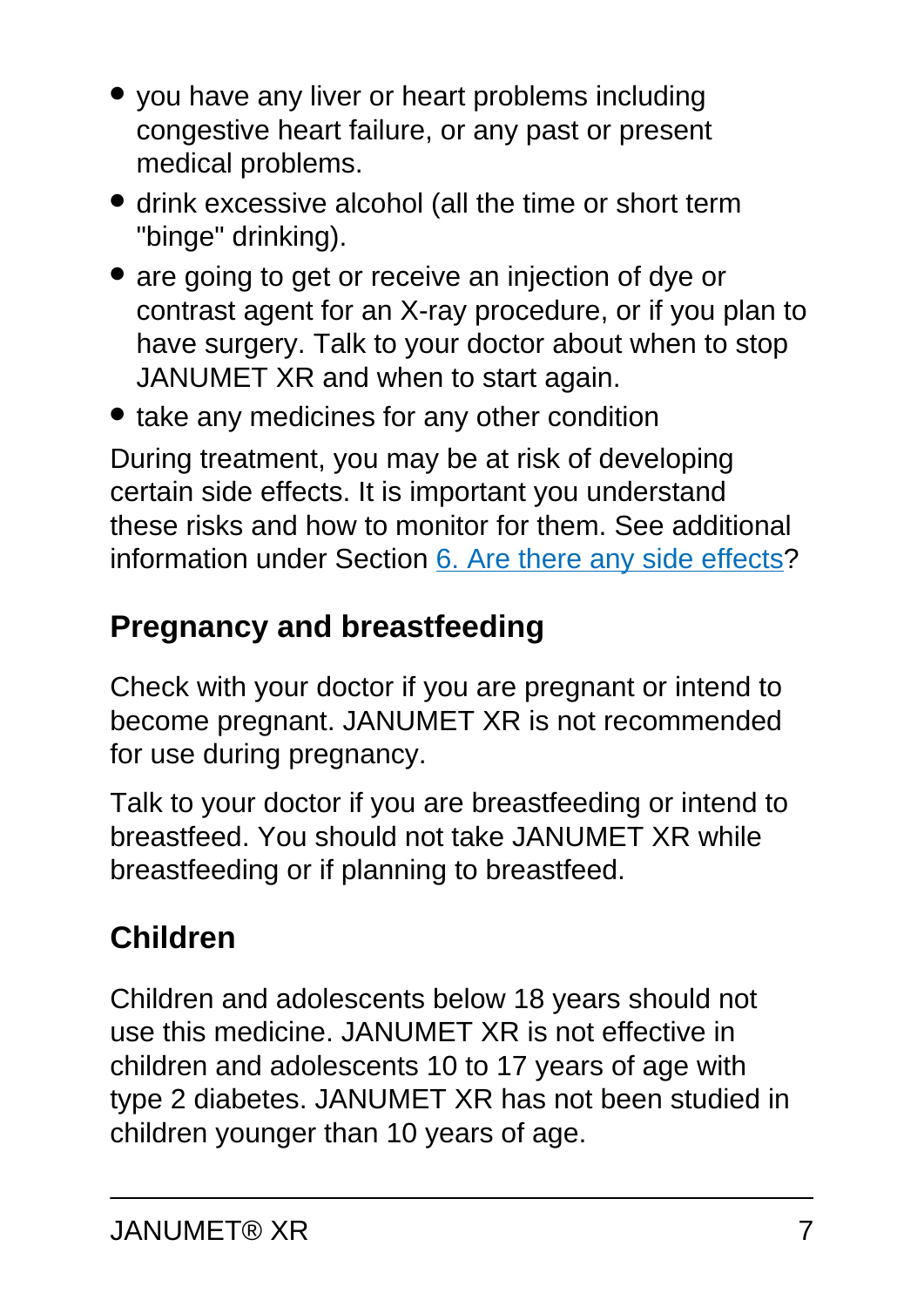# **3. What if I am taking other medicines?**

Tell your doctor or pharmacist if you are taking any other medicines, including any medicines, vitamins or supplements that you buy without a prescription from your pharmacy, supermarket or health food shop.

JANUMET XR may affect how well other drugs work and some drugs can affect how well JANUMET XR works.

Medicines that may cause low blood sugar when used in combination with JANUMET XR include:

- Sulfonylureas
- Insulin

A reduction in the amount of the sulfonylurea or insulin may be required.

**Check with your doctor or pharmacist if you are not sure about what medicines, vitamins or supplements you are taking and if these affect JANUMET XR.**

# <span id="page-7-0"></span>**4. How do I take JANUMET XR?**

#### **How much to take**

- Your doctor will tell you how many JANUMET XR tablets to take.
- Take your JANUMET XR tablets once a day with a meal to lower your chance of an upset stomach.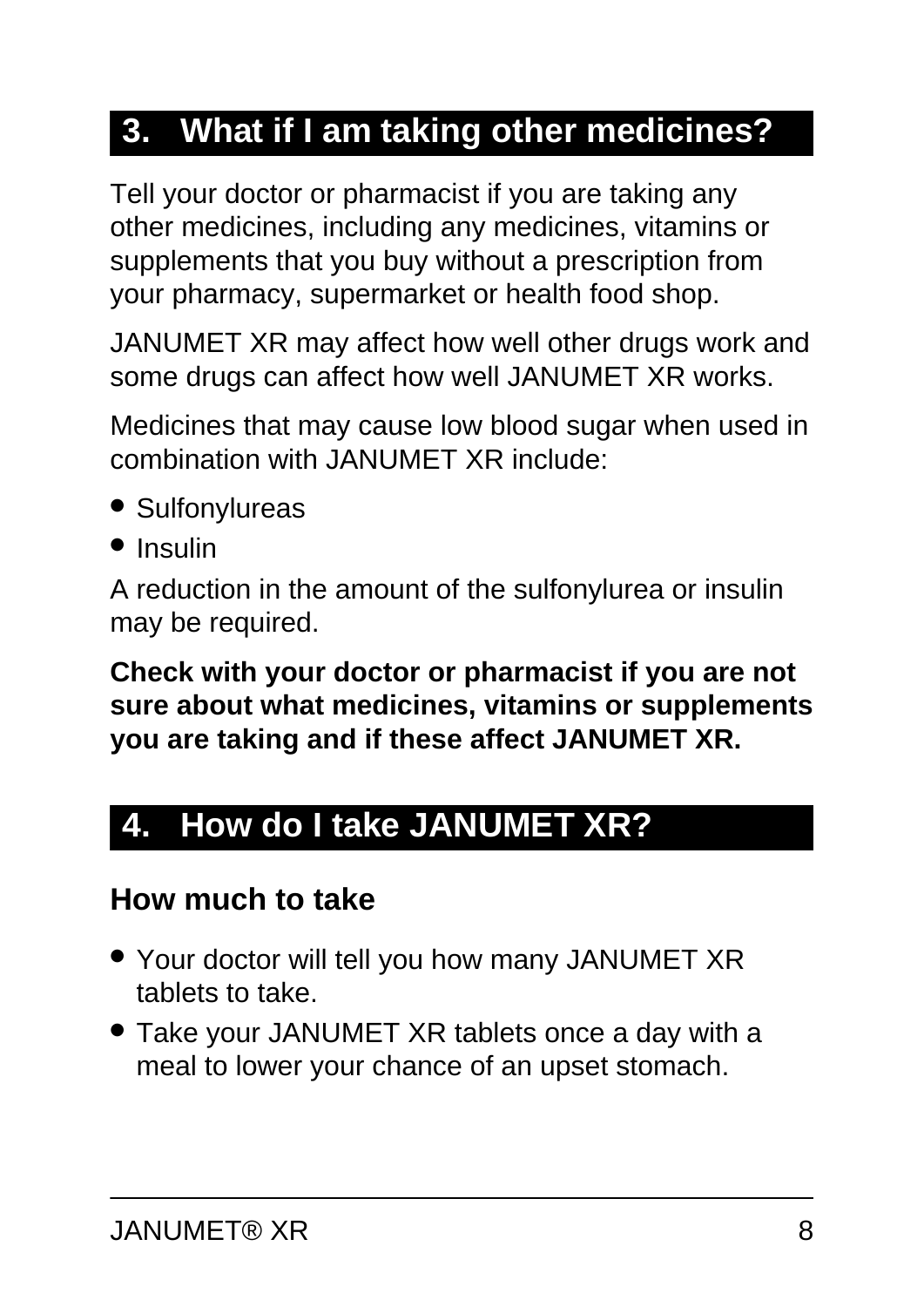• Swallow JANUMET XR tablets whole with a glass of water. Do not chew, cut, or crush the tablets. Tell your doctor if you cannot swallow JANUMET XR whole.

#### **When to take JANUMET XR**

• Take your JANUMET XR at about the same time each day.

You may see something that looks like the JANUMET XR tablet in your stool (bowel movement). If you see tablets in your stool several times, talk to your doctor. Do not stop taking JANUMET XR without talking to your doctor.

Continue to take JANUMET XR as long as your doctor prescribes it so you can continue to help control your blood sugar.

Make sure you keep enough JANUMET XR to last over weekends and holidays.

#### **If you forget to take JANUMET XR**

JANUMET XR should be taken regularly at the same time each day. If you miss your dose at the usual time, take it as soon as you remember.

**If it is almost time for your next dose, skip the dose you missed and take your next dose when you are meant to.**

**Do not take a double dose to make up for the dose you missed.**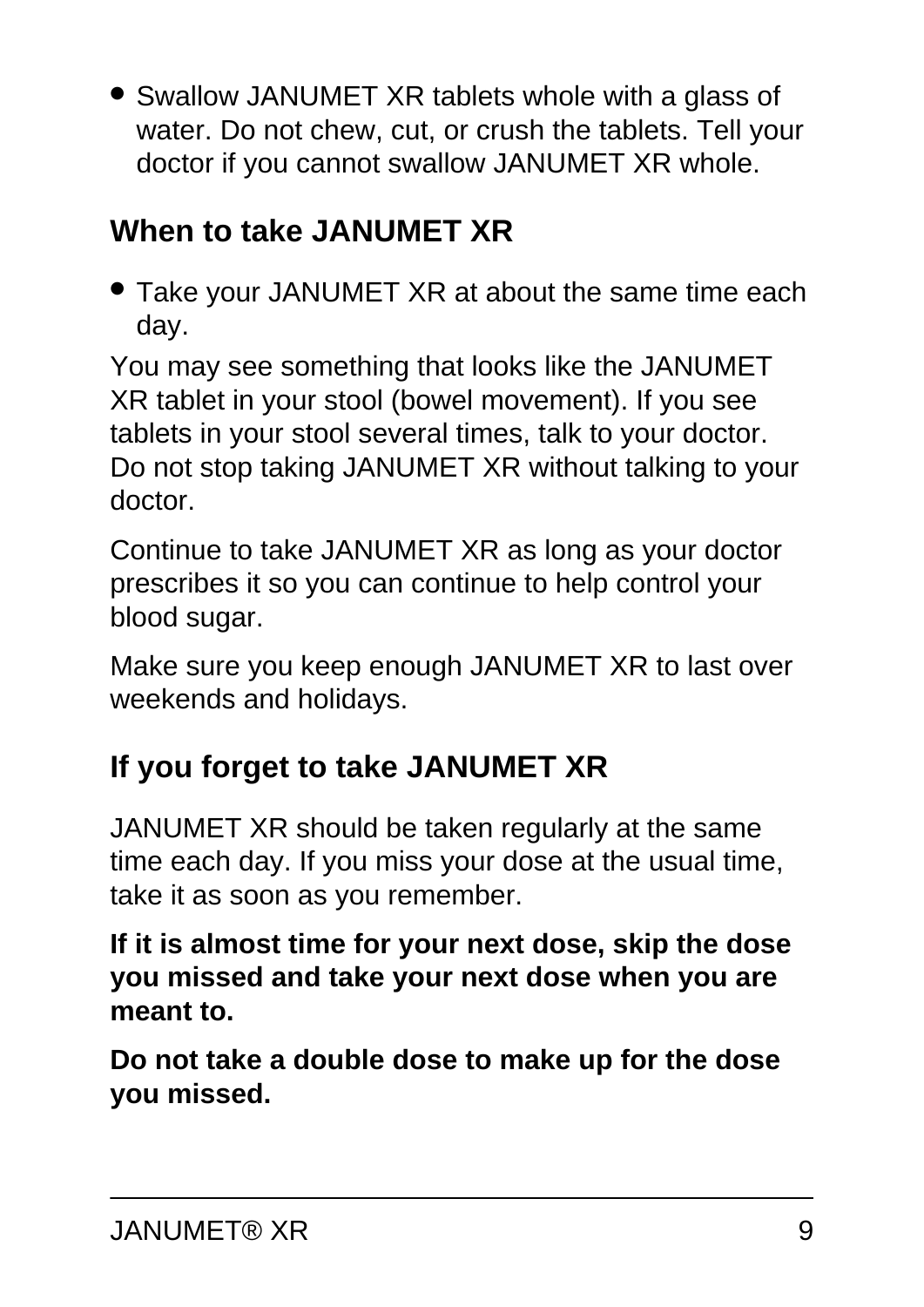# **If you take too much JANUMET XR**

If you think that you have taken too much JANUMET XR, you may need urgent medical attention.

#### **You should immediately:**

- phone the Poisons Information Centre (**by calling 13 11 26**), or
- contact your doctor, or
- go to the Emergency Department at your nearest hospital.

**You should do this even if there are no signs of discomfort or poisoning.**

**If you take too much JANUMET XR, you may feel sick, vomit, have trouble breathing and have stomach pain or diarrhoea. These may be the early signs of a serious condition called lactic acidosis.**

**If you experience any of these symptoms, immediately get medical help.**

# <span id="page-9-0"></span>**5. What should I know while taking JANUMET XR?**

# **Things you should do**

### **Call your doctor straight away if you:**

● Become pregnant while taking JANUMET XR, or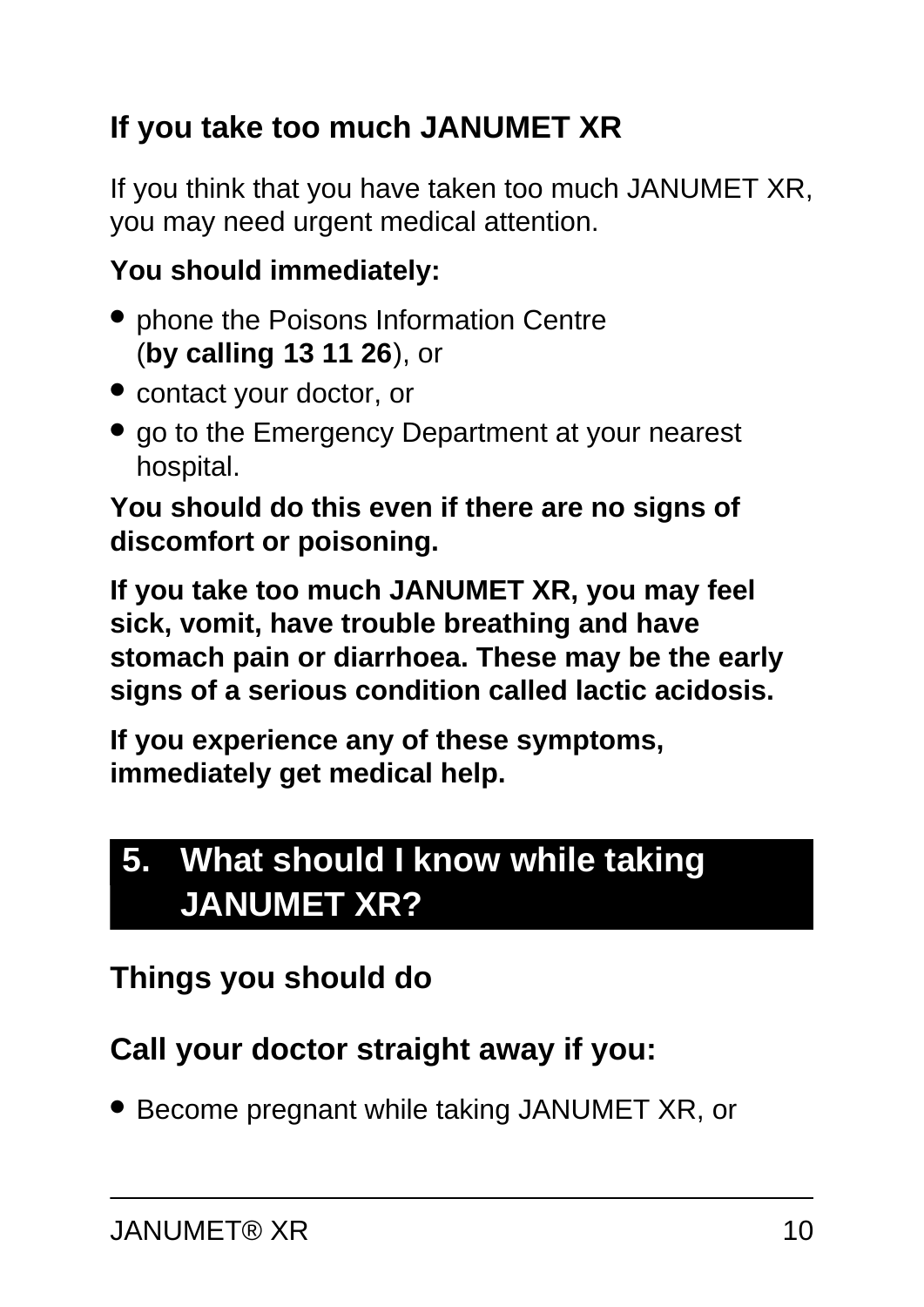# **Tell your doctor if you:**

- Become ill
- Become dehydrated
- Are injured
- Have a fever
- Have a serious infection
- Plan to have surgery

Your blood glucose may become difficult to control at these times. You may also be at greater risk of developing a serious condition called lactic acidosis. During these times, your doctor may temporarily replace JANUMET XR with insulin.

### **Low blood sugar or high blood sugar**

Make sure that you, your friends, family and work colleagues can recognise the symptoms of low blood sugar and high blood sugar and know how to treat them.

### **Low blood sugar**

Signs of low blood sugar may include:

- weakness, trembling or shaking
- sweating
- light-headedness, dizziness, headache or lack of concentration
- irritability, tearfulness or crying
- hunger
- numbness around the lips and tongue.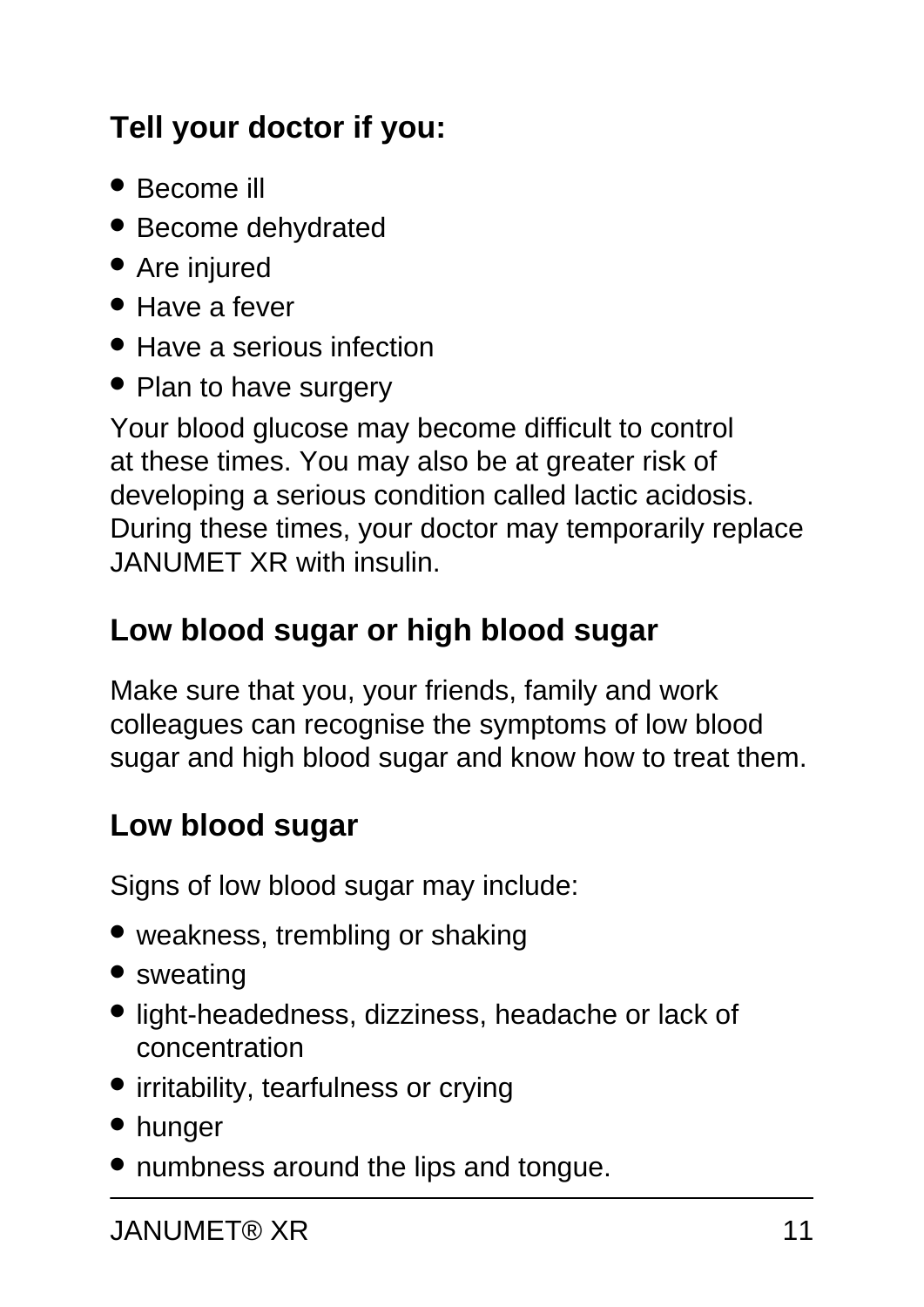If not treated quickly, these symptoms may progress to:

- loss of co-ordination
- slurred speech
- confusion
- fits or loss of consciousness

At the first signs of low blood sugar, you need to raise your blood glucose quickly.

You can do this by taking one of the following:

- 5 -7 jelly beans
- 3 teaspoons of sugar or honey
- half a can of non-diet soft drink
- 2-3 concentrated glucose tablets

Unless you are within 10 to 15 minutes of your next meal or snack, follow up with extra carbohydrates such as plain biscuits, fruit or milk.

Taking this extra carbohydrate will prevent a second drop in your blood glucose level.

#### **High blood sugar**

If you notice any signs of high blood sugar, contact your doctor immediately.

The risk of high blood sugar is increased with:

- uncontrolled diabetes
- illness, infection or stress
- taking less JANUMET XR than prescribed
- taking certain other medicines
- too little exercise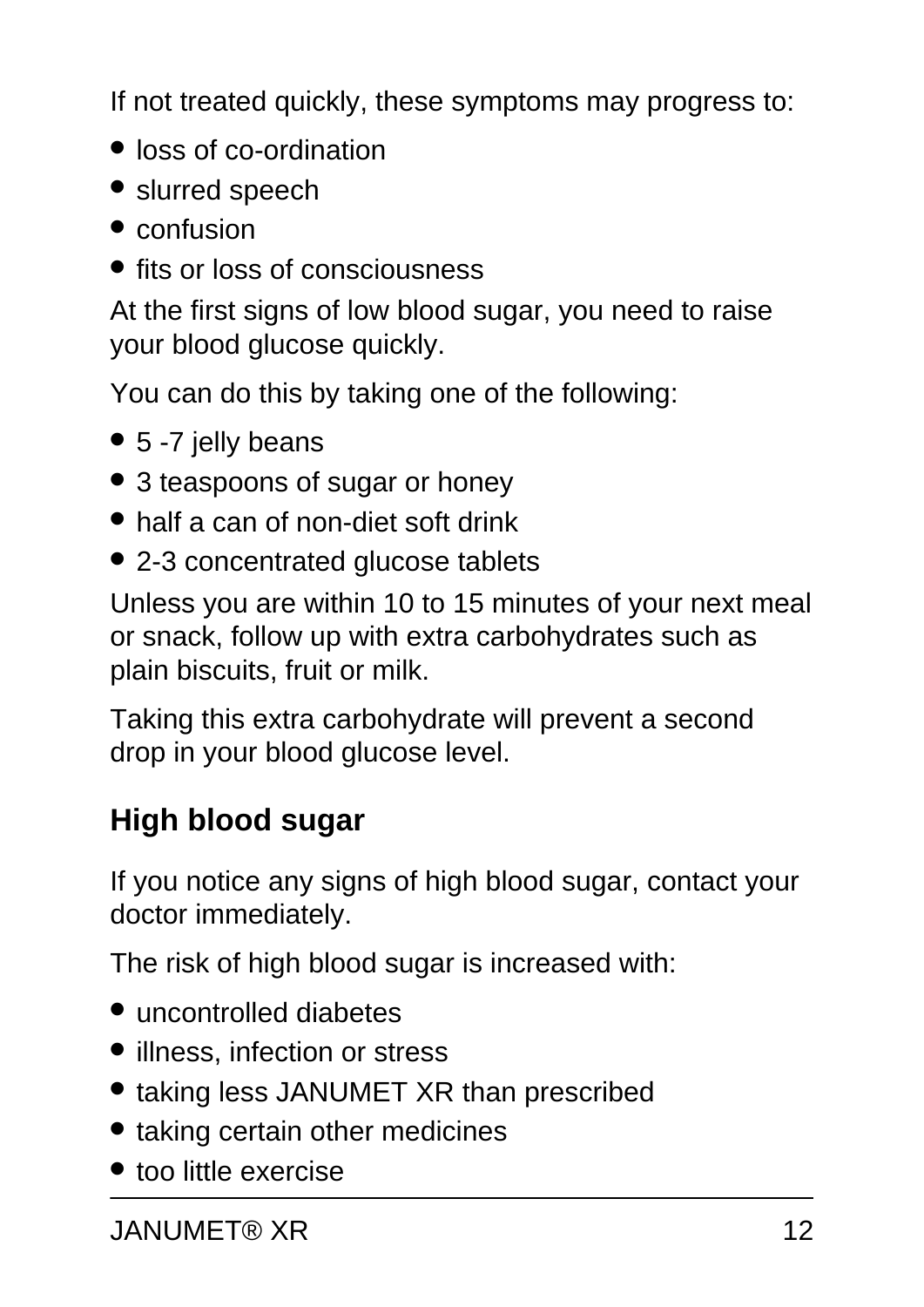• eating more carbohydrates than normal.

Your blood sugar may become difficult to control at these times. You may also be at greater risk of developing a serious condition called lactic acidosis. During these times, your doctor may temporarily replace JANUMET XR with insulin.

Stop taking JANUMET XR if you have symptoms of lactic acidosis, such as feeling very weak and tired, unusual (not normal) muscle pain, trouble breathing, stomach pain with nausea and vomiting, or diarrhoea, feeling cold, especially in your arms and legs, feeling dizzy or lightheaded, a slow or irregular heart beat or your medical condition suddenly changes.

Diet and exercise can help your body use its blood sugar better. It is important to stay on your doctor's recommended diet, exercise and weight loss program while taking JANUMET XR.

Make sure you check your blood sugar levels regularly.

Visit your doctor for regular checks of your eyes, feet, kidneys, heart, circulation, blood and blood pressure.

See you doctor once a year for a check on your body's level of vitamin B12.

If you are about to be started on any new medicine, tell your doctor and pharmacist that you are taking JANUMET XR.

Remind any doctor, dentist or pharmacist you visit that you are taking JANUMET XR.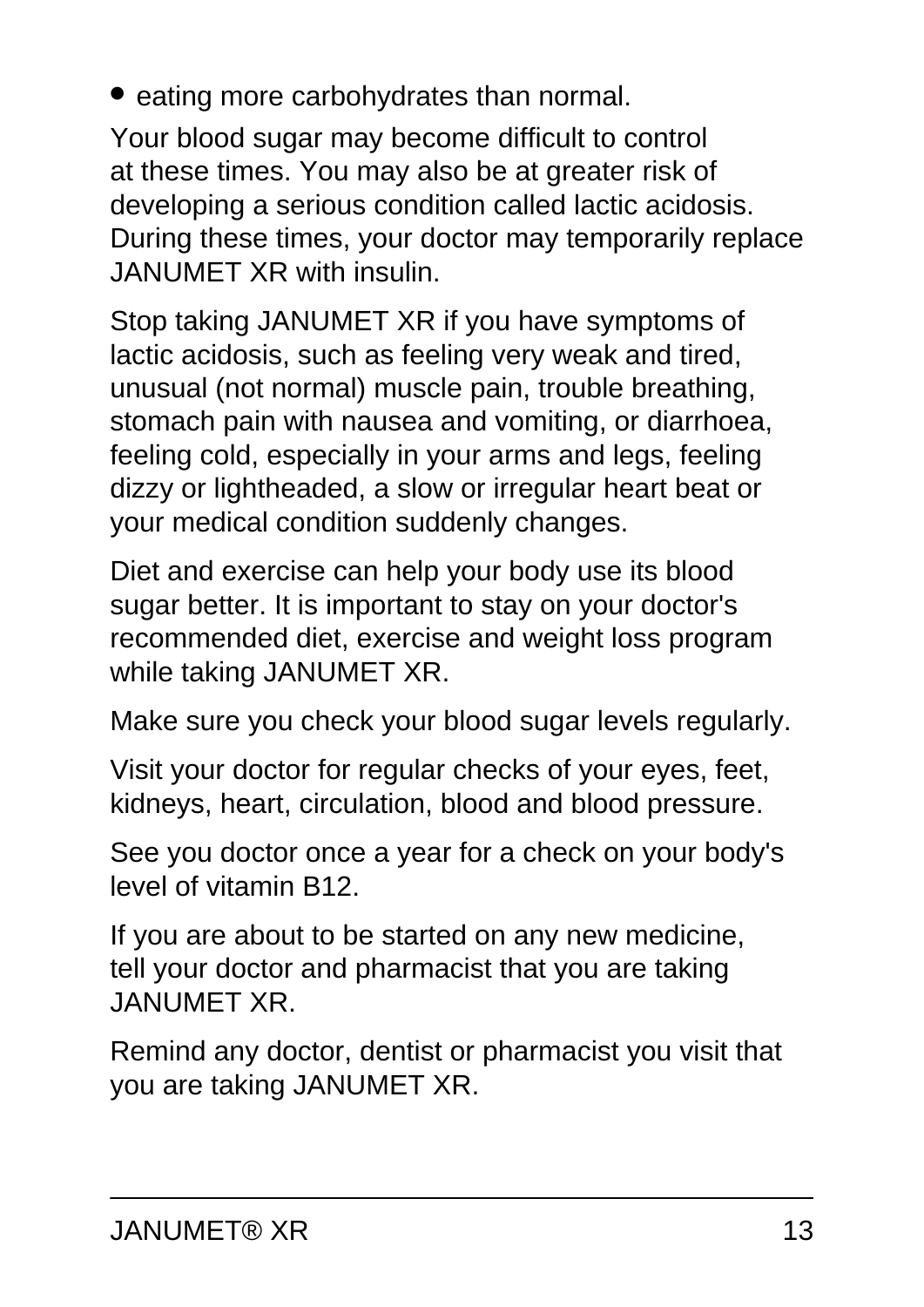### **Things you should not do**

- Do not stop taking this medicine or change your dose without checking with your doctor.
- Do not skip meals while taking JANUMET XR.
- Do not give JANUMET XR to anyone else, even if they have the same condition as you.

#### **Driving or using machines**

There is no information to suggest that JANUMET XR affects your ability to drive a car or operate machinery.

#### **Drinking alcohol**

Tell your doctor if you drink alcohol.

#### **Looking after your medicine**

Keep your tablets in the bottle until it is time to take them.

Store it in a cool dry place away from moisture, heat or sunlight; for example, do not store it:

- in the bathroom or near a sink, or
- in the car or on window sills.

#### **Keep it where young children cannot reach it.**

#### **Getting rid of any unwanted medicine**

If you no longer need to take this medicine or it is out of date, take it to any pharmacy for safe disposal.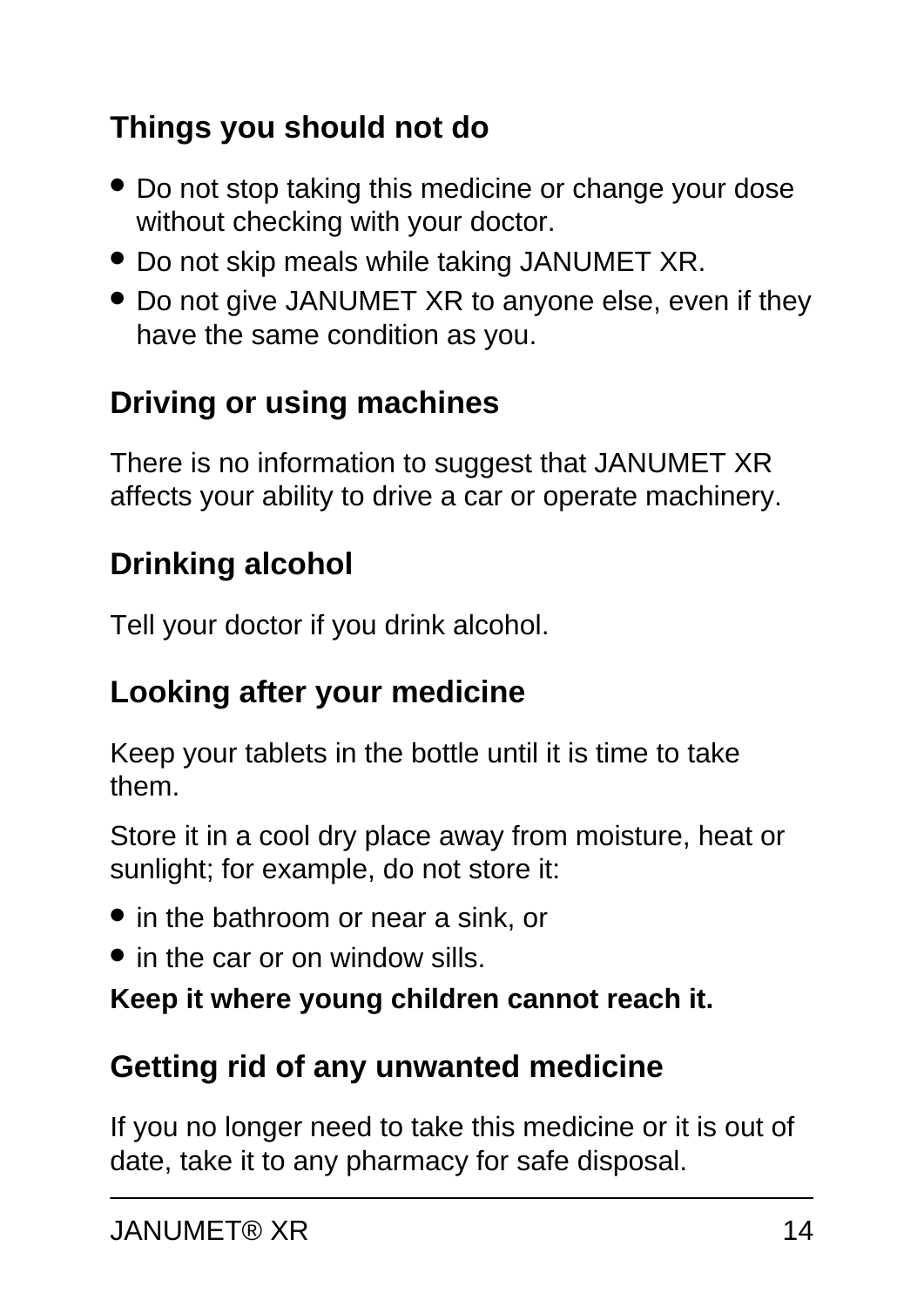#### <span id="page-14-0"></span>**6. Are there any side effects?**

All medicines can have side effects. If you do experience any side effects, most of them are minor and temporary. However, some side effects may need medical attention.

See the information below and, if you need to, ask your doctor or pharmacist if you have any further questions about side effects.

#### **Less serious side effects**

| Less serious side effects   What to do                                                                                                                                                                                                                                                                                                                                                   |                                                                                                      |
|------------------------------------------------------------------------------------------------------------------------------------------------------------------------------------------------------------------------------------------------------------------------------------------------------------------------------------------------------------------------------------------|------------------------------------------------------------------------------------------------------|
| Signs of an infection of<br>the breathing passages<br>including runny nose,<br>sore throat, cough,<br>soreness in the back<br>of the nose and throat<br>and discomfort when<br>swallowing, headache,<br>flu-like symptoms<br>• stomach discomfort and<br>vomiting, diarrhoea or<br>constipation.<br>• Muscle aches or pain in<br>the joints, back, arm, or<br>leg<br>Itching or blisters | Speak to your doctor if<br>you have any of these<br>less serious side effects<br>and they worry you. |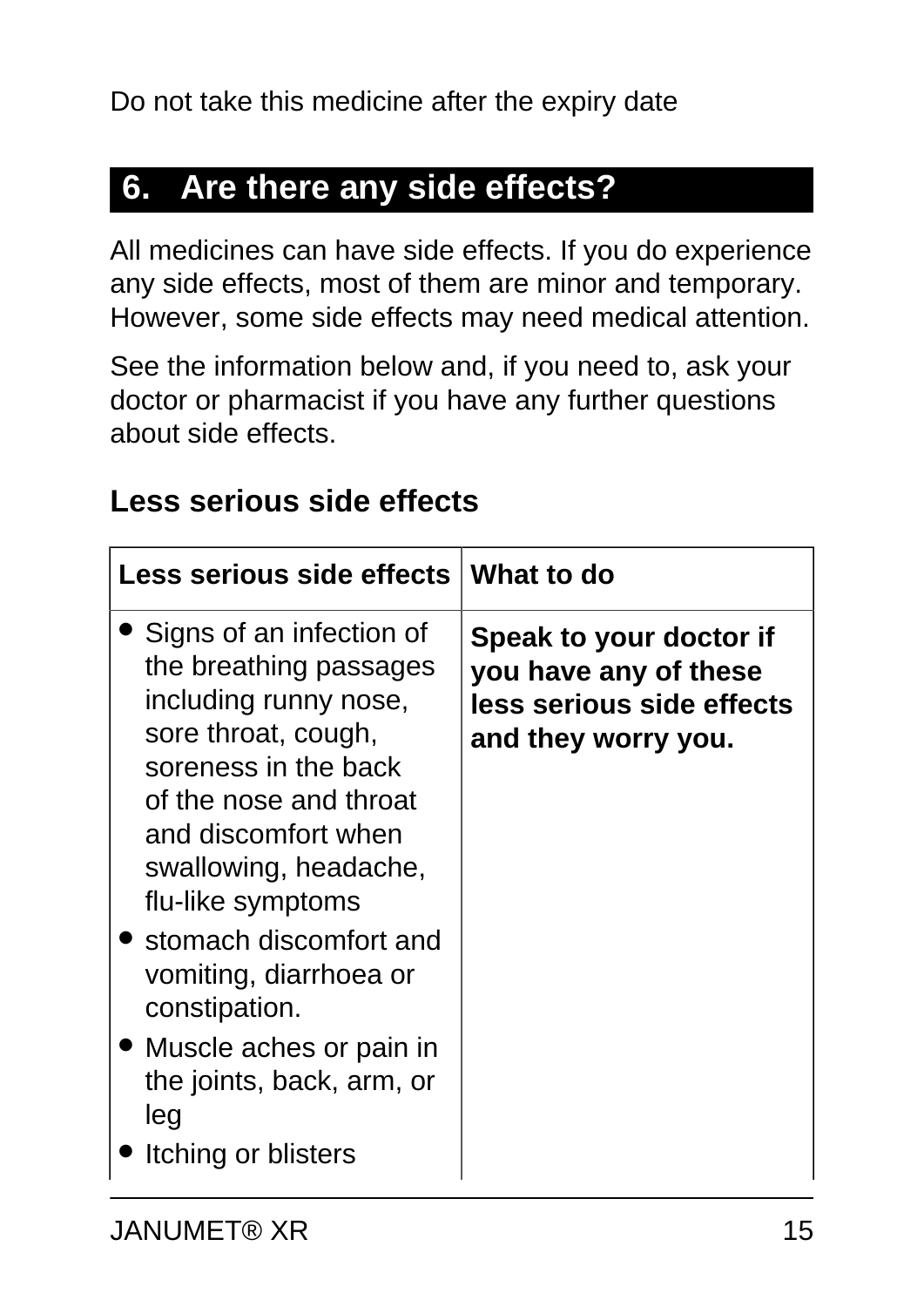| Less serious side effects   What to do |  |
|----------------------------------------|--|
|                                        |  |

#### **Serious side effects**

| <b>Serious side effects</b>                                                                                                                                                                                                                                                                                                                                                                                                                                                                                                                                            | What to do                                                                                                                                                                                                                |
|------------------------------------------------------------------------------------------------------------------------------------------------------------------------------------------------------------------------------------------------------------------------------------------------------------------------------------------------------------------------------------------------------------------------------------------------------------------------------------------------------------------------------------------------------------------------|---------------------------------------------------------------------------------------------------------------------------------------------------------------------------------------------------------------------------|
| Allergic reactions<br>including rash, hives,<br>and swelling of the<br>face, lips, tongue, and<br>throat that may cause<br>difficulty in breathing or<br>swallowing.<br>Severe and persistent<br>stomach pain, often<br>with nausea and<br>vomiting. These<br>may be symptoms<br>of pancreatitis.<br>Pancreatitis can be a<br>serious, potentially life-<br>threatening medical<br>condition. Kidney<br>problems (sometimes<br>requiring dialysis)<br>Low blood sugar when<br>JANUMET XR is used<br>in combination with a<br>sulfonylurea medicine or<br>with insulin. | <b>Stop taking JANUMET</b><br><b>XR. Call your doctor</b><br>straight away, or<br>go straight to the<br><b>Emergency Department</b><br>at your nearest hospital<br>if you notice any of<br>these serious side<br>effects. |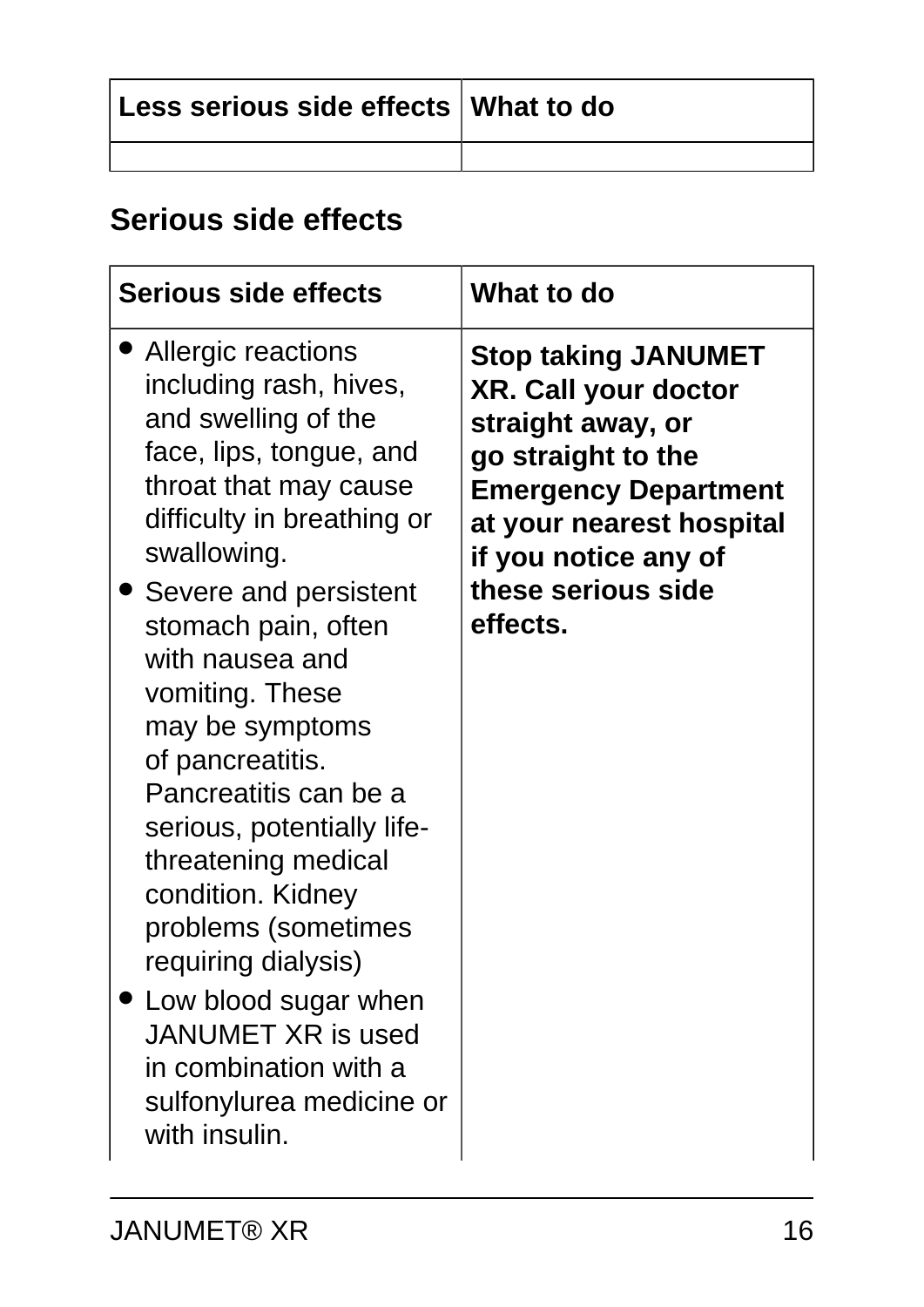| Serious side effects                                                 | What to do |
|----------------------------------------------------------------------|------------|
| • Itching or blisters or the<br>breakdown of your skin<br>(erosion). |            |

#### **Tell your doctor or pharmacist if you notice anything else that may be making you feel unwell.**

Other side effects not listed here may occur in some people.

#### **Reporting side effects**

After you have received medical advice for any side effects you experience, you can report side effects to the Therapeutic Goods Administration online at [www.tga.gov.au/reporting-problems.](http://www.tga.gov.au/reporting-problems) By reporting side effects, you can help provide more information on the safety of this medicine.

**Always make sure you speak to your doctor or pharmacist before you decide to stop taking any of your medicines.**

# <span id="page-16-0"></span>**7. Product details**

This medicine is only available with a doctor's prescription.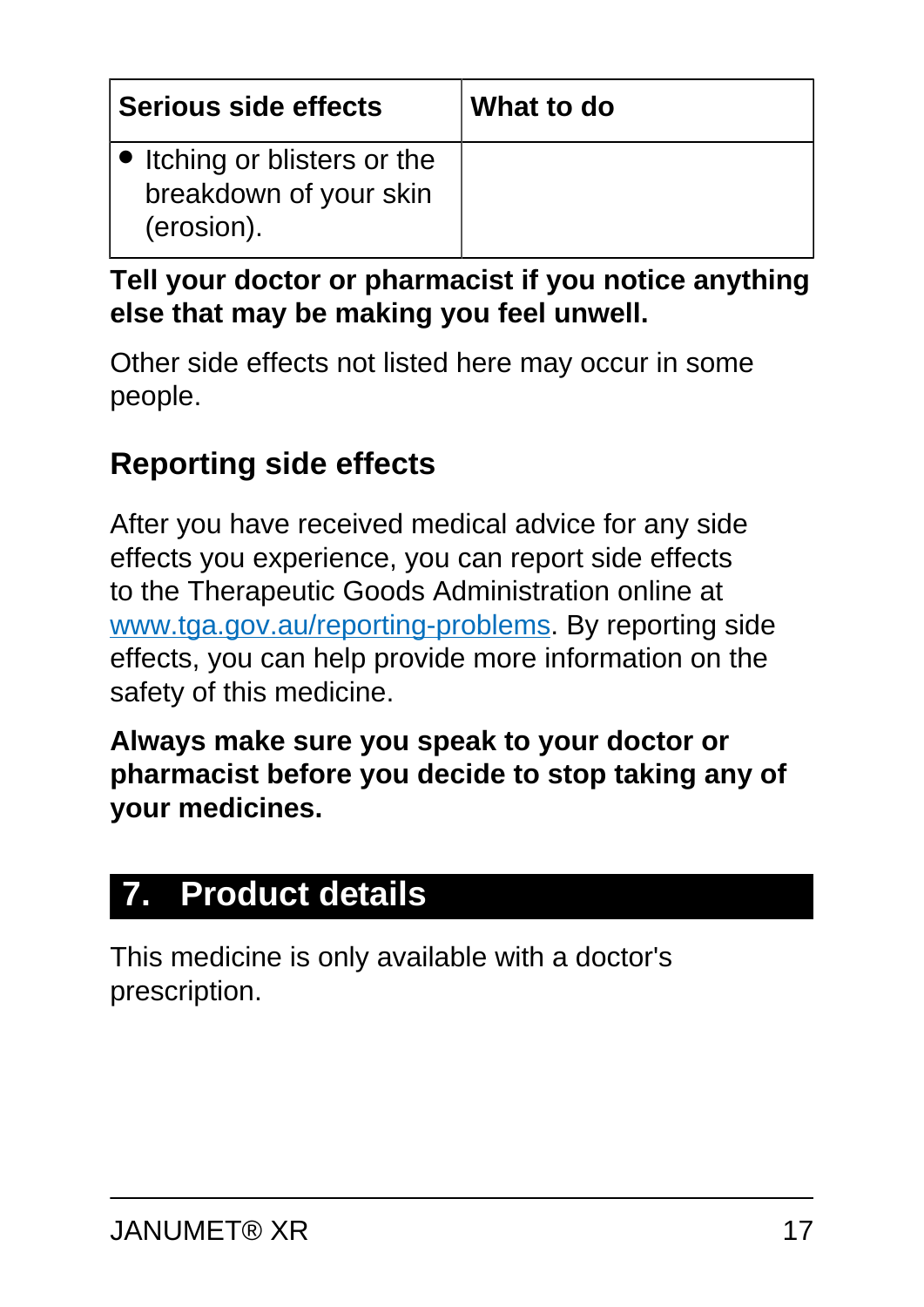#### **What JANUMET XR contains**

| <b>Active ingredient</b><br>(main ingredient) | Sitagliptin 50 or 100 mg<br>and metformin 500 or<br>1000 mg per tablet |
|-----------------------------------------------|------------------------------------------------------------------------|
| <b>Other ingredients</b>                      | Povidone                                                               |
| (inactive ingredients)                        | <b>Hypromellose</b>                                                    |
|                                               | Silica - colloidal anhydrous                                           |
|                                               | Sodium stearylfumarate                                                 |
|                                               | Propyl gallate                                                         |
|                                               | Macrogol 3350                                                          |
|                                               | Kaolin                                                                 |
|                                               | JANUMET XR 50/500 also<br>contains                                     |
|                                               | Microcrystalline cellulose                                             |
|                                               | <b>Hydroxypropylcellulose</b>                                          |
|                                               | Titanium dioxide                                                       |
|                                               | Indigo Carmine                                                         |
|                                               | Carnauba wax                                                           |
|                                               | JANUMET XR 50 mg/1000<br>mg also contains iron<br>oxide yellow.        |